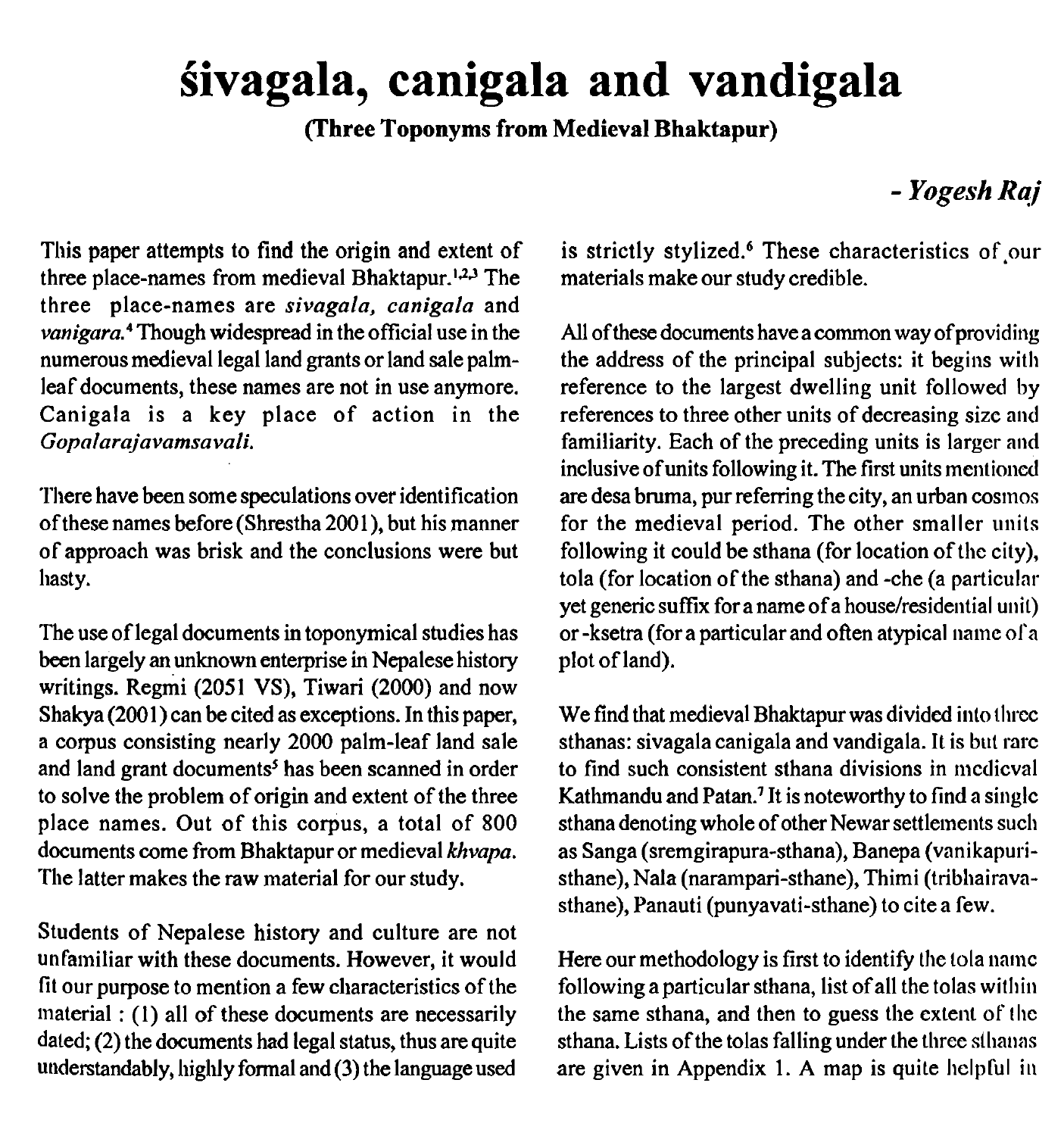visualizing the boundaries of the three sthanas (map 1). It is clear from the map that the entire eastern part of the medieval Bliaktapur was under vandigara -stliana division. Rest of the city was axially divided in to two stliana divisions: tlie upper (north) was under sivagala -stliana and the lower (south) was under canigala stliana (refer to the map 1).

There are several complications. Firstly, we find that a few tolas seem to belong to two of the sthanas such as tiprakochem (> tibukchem) falling under both sivagala (purnima 97:5, NS 480) and canigala (pasuka  $4/1:8$ , NS 740) as well as golamande (>gomarhi) falling under both sivagala (BSTT 4:15, NS 765) and canigala (pasuka 419:NS 727). The problem is solved if we interpret the anomaly as a simple consequence of a fact: the mutual boundaries of the sthanas ran through these tolas. The uncommon -che and subjects of given transactions in the tolas would make our interpretation tenable.

While one cannot also rule out a possibility of timeborn changes in the size and shape of an administrative sthana unit causing certain tola falling under one sthana anytime transferred to other sthana later. Thus the second complication in our method is temporal in nature. It seems natural to assume a dynamic shift/organic growth in the extent of the sthana divisions. Reliable speculation on the origins of the sthana names at this stage could augment our ability to understand how the size and shape of a specific sthana changed over a couple of centuries.

The common morpheme gala (or gara) in all three toponyms, both as a free and a bound type, refers to an architectural unit mostly used as residence for divinity and for mortals. It is not difficult thus to interpret sivagala as 'abode of siva', cani-gala as 'abode of cani' and vandi-gara as 'abode of vandi'. We may even speculate that in the beginning these three names referred to three temples or god-houses located at three further points of the medieval Bhaktapur city (these temples - following the classical Hindu settlement pattern-could well have been at the hearts of three distinct Lichhavi and post-Lichhavi semi-urban settlement<sup>8</sup>) and that as time passed, the horizontal expansion of each of the settlements<sup>9</sup> resulted in the

formation of the first unified urban cityscape and the three names came to denote three larger settlement parts of the whole.<sup>10</sup> Interesting also is the fact that while in the Lichhavi period the units were named ( $ma$ -kho-pr $m$ , ma-kho-dulam and khr-pr-bru) after the cliarcteristics of their natural landscapes, the toponyms undcr discussion suggest that by medieval period, Bhaktapur was already modeled after the classical Hindu urban pattern.

cani-gala, in the period the Gopalarajavamsavali (written around NS 509), hereafter GV, was being compiled, was a strategically important fortress that doyas and other invaders frequently attacked. Shrestlia (2001) associates the name to the present day casukliya located east of tibukchem (<tirpakochem), which still serves as an entry point to the city from southeastern direction. He links cani-gala to candi-gala or 'abodc of candi'. casukhya does have a candesvari temple. Altough the inscriptional evidence from the site at tlic present cannot be stretched earlier than NS 800, it does appear to be a good first approximation ! canigala then onwards appears to have spread to the south and to tlic west. Refer to the map 2.

The earliest attested date for siva-gala is NS 125, much older than cani-gala yet the former occurs only in the GV. Unlike other religious sites, which also had security functions and were often places for depositing precious riches such as gold and grains, siva-gala in all probability was purely a religious site. Shrestha (2001) identifies it with the virabhadresvara temple situated in present day gomarhi (<golamande). The basis for his conclusion are :(a) virabhadresvara is principal deity in vira-saiva cult that was in its zenith during 7th-11th century AD Nepal, (b) the site is historically important as a sivadeva-amsuvarma inscription has been found there and (c) two of the legal documents link golamande with siva-gala. See Shrestha (2001:30, 31n). Basis (a) and (b) are conjectural and (c) is untenable. The 'proofs' were not convincing to shrestha himself. Hc acccptcd that a separate study was necessary. The growth of the extent of siva-gala can be seen in map 3.

vandi-gara has been associated to the present vane layku at Dattatreya Square of the eastern part of the town (Sharma:2057 VS:66-68). He suggests an etymology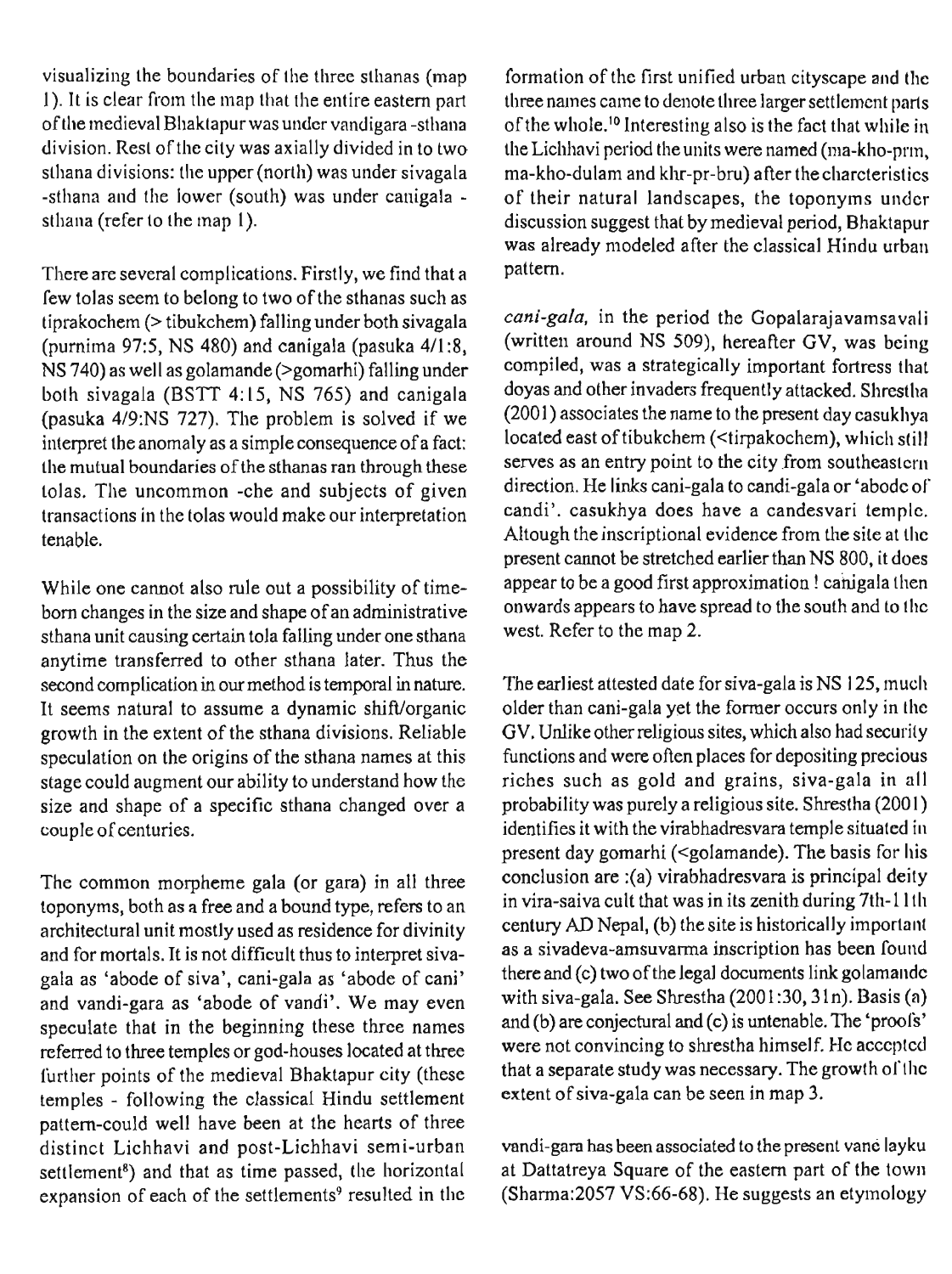for the latter as vane layku <vane rajakula <vanhi raja (ya) kula or "ancestry of a certain Brahmin named Vanhiraja". His interesting conclusion that there had been a case of a parsing error (reading vanhi rajakula instcad of vanhiraja kula) leading into a semantic shift, however, is inaccurate. The ritual phrase 'vanhi rajakula bliattaraka' reported in use during all the rituals may simply mean" the deity at the vanhi rajakula. Instead, in all likelihood, vandiva-gala  $\sim$  vandima-gala could be meaningfully derived from vam deva-gala or "abode/ fortress of the devas of/coming from the east". vanhi rajakula and its olderattested form vande rajakula could be then "the royal ancestry of the devas of the east". These devas, known better in the chronicles of the Nepal Valley as doyas or dos were powerful people of the medieval period. These doyas had entered the Valley from the east. Vajracarya (202 1 VS) found that the ruling clited of the tirbhukti pradesa in the south was generically termed as doyas by the people of the valley. IIe did not know why. Also, he wondered if this term was in use in the historical materials of Mithila and/or 'I'irhut. I have attempted to find answers to these questions elsewhere (raj:2002). Also, I have shown that  $d$ oyas ~ devas are till today linked to the vanbi rajakula > vane layku. It supports my etymology elicited above. The evolution of the toponym could be visualized in map 4.

#### **Appendix 1** (a)

A list oftolas that falls within sivagala sthana as attested in the medieval documents .

- I. alaco (ASK:395, NS 853) > inaco
- 2. ilacha (P102:58, NS 821)
- 3. etache (BSTT 1:12, NS 795) > itache
- 4. kupalaclie (Pa 419:9, NS 7 14)
- 5. kvathandu (S-T: 183, NS 876) kvathanabhu (BSTT 1:16, NS ......) > kvathandau
- 6. khanima (P 84:28, NS 653)

klianimam (P 97:24, NS 680) khanimam (P102:57, NS 820) khanimha (ASK: 16, NS 820) khanimam (Pa 3/4:6, NS 822) klialama (Pa 4/2:8, NS 832) khanima (Pa 4/2:8, NS 833) khanima (P 102/61, NS 836) Khauma (ASK: 150, NS 888)

> khauma

- 7. godamada (ASK:48, NS 744) godamamde (Pa 313:6, NS 755) godamamde (BSTT 4: 15, NS 765) golamanide (S-T: 190, NS 771) golamandi (ASK:45, NS 780) golamamde (BSTT 4: 15, NS 785) godamamde (ASK:69, NS 80 1) golamamde (S-T: 197, NS 8 10) golamamde (P 10255, NS 819) gvalamamdhe (S-T:195, NS 877) gvalamamde (S-T: 185, NS 878) >gomarhi
- 8. godasade (ASK :25, NS 806)
- 9. cadvara (S-T: 185, NS 878)
- 10. cochem (P 79:42, NS 652) cochem (BSTT 1:5, NS 702) cocham (Pa 3/3:6, NS 706) cochem (BSTT 1:6, NS 729) cochem (BS'IT 1:10, NS 776) cocchem (Pa 3112:6, NS 778) cochem (S-T:181, NS 801) coche (BSIT 1:16, NS 857)

> cochem

- 11. tipurakoche (P 97:5, NS 480) > tibukchem
- 12. tupalache (P 99:15, NS 534)

tuparachhe (PA 4/9:9, NS 714) tupalacche (Pa31 4:7, NS 764) tupalacche (BSTT 4:15, NS 785) tupalaccha (Pa 3/4:6, NS 822) tupalacche (Pa 3/ 4:6, NS 826)

> tulachem

- 13. teche (S-T: 196, NS 871)
- 14. toclie (BSTT 4:23, NS 887)
- 15. tyache (P 99:57, NS 873) tyache (ASK:67, NS 873)
- 16. thamkarachhe (BSTT 4:6, NS 710) thakarachee (Pa 419:9, NS 714) thamkalache (ASK:379, NS 782) thamkarachhe (Pa 4/4:7, NS 797) thamkalache (BSTT 1:14, NS 832)
- 17. tharache (ASK : 168, NS 879) > thalachem
- 18. thasache (ASK :25, NS 796)
- 19. dathu (ASK :352, NS 883) > dathu tvah
- 20. duvu (ASK : 355, NS 8-) duvu (P 102: 61, NS 8-)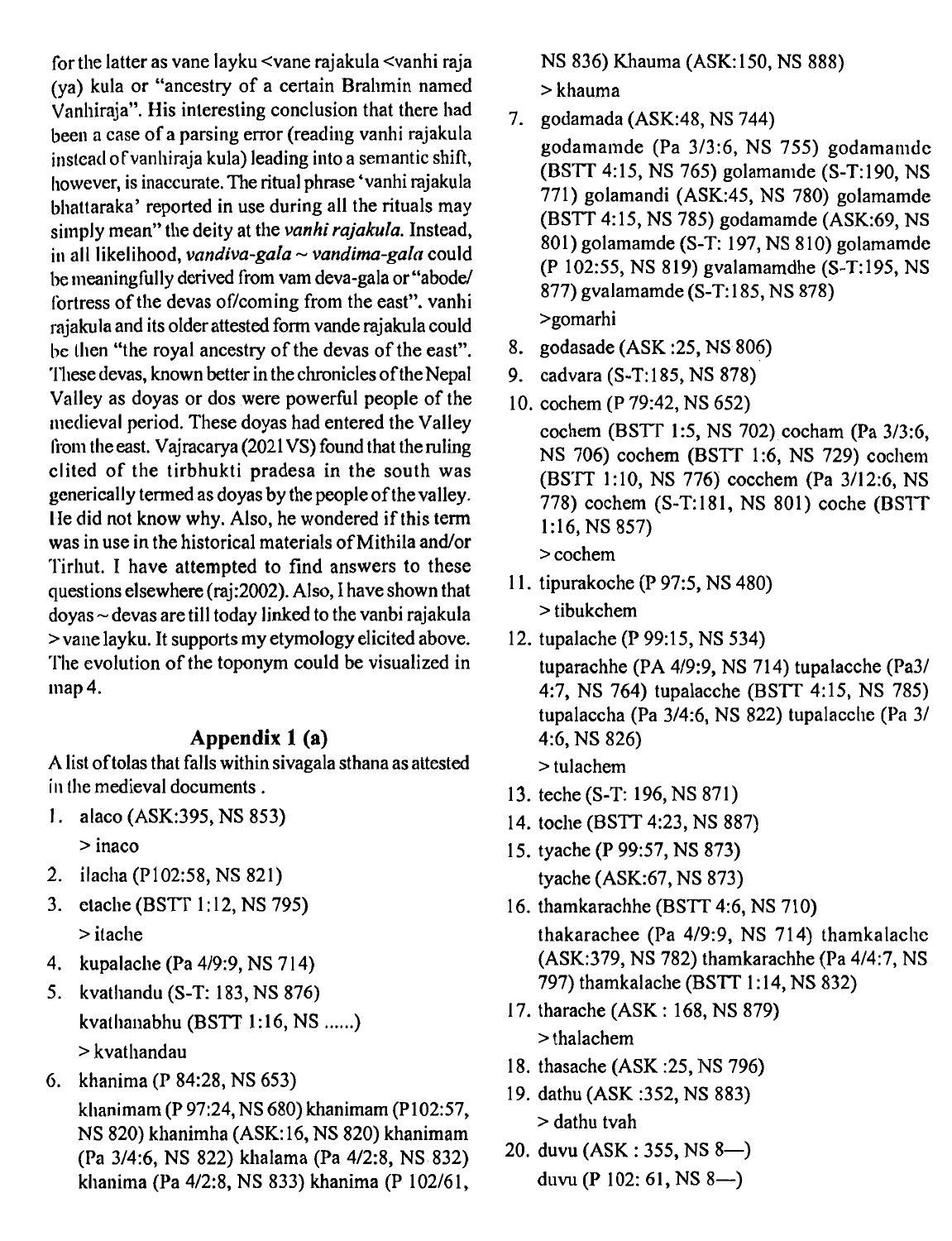21. bilache(ASK: 61,NS719)

bilacha (S-T: 186, NS 728) biracha (S-T: 140, 181, NS 777) bilacha (P 102:59, NS 824) bilacha (P 99:50,NS 847) bilache (ASK: 44, NS 862) > bilachem (in front of present day Padma High

School)

- 22. mulacha (ASK: 368, NS 57-) > mulachem
- 23. vamcha (BSTT 1:4, NS 683) yamclie (S-T:183, NS 700) yamche (BSTT 4:8, NS 710) yamche (S-T: 186, NS 763) yamche (BSTT 1:13, NS 820)
- 23. yamthalache (ASK : 52, NS 796) > yamthali
- 24. yampalacha (P 85:31, NS 666) yapalacha (P 97:40,NS 753)
- 25. yache (S-T: 189,NS 855) yache (ASK: 168, NS 879) > yache
- 26. yotache (ASK: 367, NS 674) yotache (P 97: 23, NS 679)
- 27. ramgaracha (S-T: 189, NS 855)
- 28, svache (ASK: 357, NS 866)

## **Appendix 1 (b)**

A list of tolas that falls withincanigala sthana as attested in the medieval documents.

- 1. ikhacho (BSTT 4:23, NS 887)
- 2. ichu (S-T: 191, NS 850) > ichhu
- 3. itakhalacha (P 97: 31, NS 690) yitasaracha ( S-T: 183, NS 699)
- 4. kupalacha (BSIT 2:2, NS 696)
- 5. kvachhe (Pa 4/9:9, NS 727) kvacche (Pa 4/2:1, NS 796) kvache (ASK : 69, NS 801) > kvachem
- 6. gvalamamdo (Pa 4/3:8, NS 727)

gvalamamdo (Pa 4/3:8, NS 727) gvalamamdo (Pa 4/9:9, NS 727 golamamdhi (ASK : 440, NS 747) golamamdhi (P 99:62, NS 842-889) >gomarhi

- $7.$ ghatakha (Pa 3/3:6, NS 702) > ghahkha
- codulache (ASK : 519, NS 819) 8.
- jolamamda (ASK: 356, NS 663) 9.
- 10. tekhaco (S-T: 190, NS 696) tekhaco (ASK: 410,NS 804) tekhaco (P 102:64, NS 844) tekhaco (ASK: 126, NS 864) > tekhaco
- tacapala (S-T: 180, NS 805)

> tacapala

12. talamande (Pa 3/9:6, NS 646)

talamamdhe (S-T:197, NS 663) talamamdi (Pa 3/ 10:6, NS 671) talamande (Pa 3/10:6, NS 671) talamande (Pa 4/4:9, NS 697) taramamda (ASK: 397, NS 781) talamande (S-T: 183, NS 791) talamande (P 102:58, NS 821) talamande (Pa 41 2:8, NS 832)

> tamarhi

- 13. talamram (Pa 4/9:9, NS 747)
- 14. tasamate (ASK: 55, NS 875)
- 15. tiprakvachem (Pa 4/1:8, NS 740) tiprakvachem (Pa 3/3:6, NS 755) tiprakvachem (BSTT 25, NS 759) tiprakvachem (P 102:55, NS 819) tiprakvachem (BSTT 1:13, NS 820) > tibukchem
- tupalacha (P 97:23, NS 674)  $>$  tulachem
- 17. tebhuco (ASK : 519, NS 875) temuco (ASK: 414, NS 875)  $>$  tepco  $(?)$
- dalache (S-T: 194, NS 850)
- 19. biracha (ASK: 31, NS 793) > bilachem
- bodoracha (P 84:28, NS 653) borache (P 102: 64, NS 844) > bolachem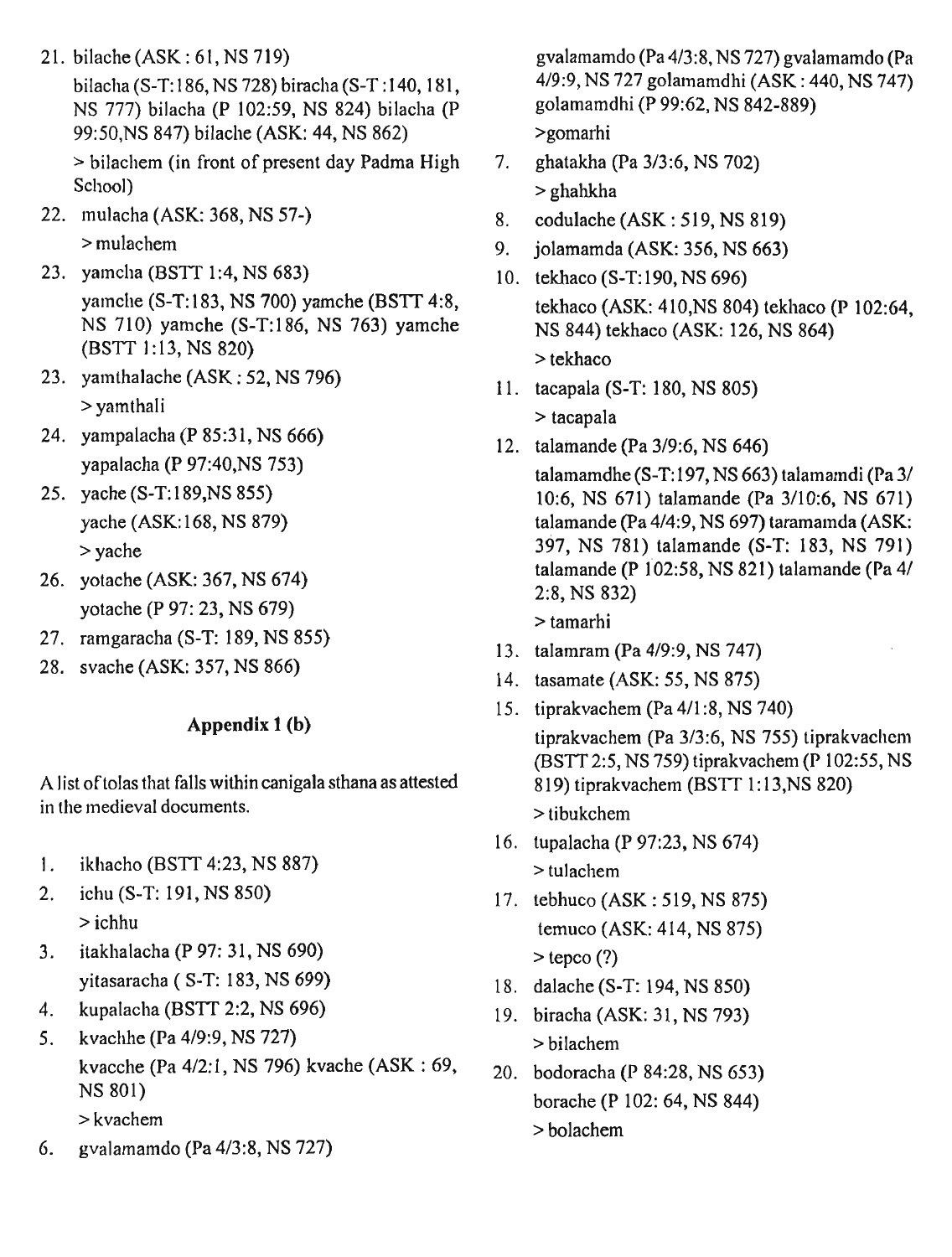- 21. magalachhe (ASK: 27, NS 710) mamgulacha (ASK: 64, NS 776) >maingalachem
- 22. malache (ASK : 368, NS 57-) marache (ASK : 505. NS 820) > malachem
- mamde (Pa 3/9:6, NS 538)
- 24. yibilacha (P 97:17, NS 651)
- 25. racako (Pa 4/9:9, NS 695) lacako (PA 4/3:9, NS 697) > layko
- 26. lamkolache (P 102:54, NS 791) > lakolachem

## **Appendix 1 (c)**

A list of tolas that falls within vandima sthana as attested in the medieval documents.

- **1.** kavacandra (Pa 4/2:9, NS 783)
- 2. **kvathanadutn(P99:10,NS531)**  kvathanadu (P 101: 24, NS 591) kvathandum (P 97:27, NS 681) kvathandhu (S-T: 182, NS 813) kvathandu (P 102: 56, NS 819) kvathandu (S-T: 19 1, NS 850) kvathandu (S-T: 198, NS 874) > kvathandau
- 3. gharhache (P 100: 13,NS 560) gadachem (ASK:465, NS 599) gadache (S-T: 188, NS 678) gadache (S-T: 183, NS 717) gadache . (S-T: 184, NS 8 13) galachem (P 9955, NS 867) > gahchem
- 4. gulam (ASK:23, NS 528)
- 5. jela (BSTT 1:3, NS 679) jela (ASK : 92, NS 736) jela (P 10259, NS 829) jyara (P 102: 65, NS 844) jela (P 99:52, NS 851) >jelam
- 6. **tavacapada(P101:24,NS591)**

tavacapadu (ASK : 465, NS 599) tavacapada (P 97:16, NS 639) tavacapada (S-T: 193, NS 717) lavacapara (Pa 312: 7: NS 723) tavacapala (S-T: 190, NS 771)

tavacapala (P 102:56, NS 819) tavacapala (S-T: 193, NS 850)

> tacapala

- 7. tavalacha (P 97: 18, NS 658)
	- tavalacha (P 97:21, NS 671) tavalache (BS'IT 1:9, NS 774) tavalache (ASK:126, NS 86 tavalache (S-T: 198, NS 874) > taulachem
- 8. thulam (ASK:358, NS 705)
- 9. dyarhache (ASK: 217, NS 560)
- 10. nu (?) parahe (P 99: 59, NS 884)
- 11. pola (ASK : 29, NS 550)
- 12. bodeche (ASK:41, NS 603)
- 13. magukva (S-T: 187, NS 883)
- 14. mulam (BSTT 1:3, NS 679)
- 15. yatache (S-T: 195, NS 878)
- 16. yitiphusi tole (P 100:34, NS 573)
- 17. yilam (S-T: 184, NS 600)
- 18. yevalam (S-T: 194, NS 813)
- 19. yuvara (P 99:49, NS 845)
- 20. yulam (P 99:5, NS 528) yulam (P 97/35, NS 705) yula (ASK:338, NS 771) yulam (BSTT 1:3, NS 771)
- 21. lamkooo (ASK:224, NS 642)
- 22. sarana (ASK: 187, NS 883) > salam Ganedyo
- 23. salakvalama (S-T: 187, NS 851)

> sah kulam

- ' **I have adopted the term medieval period as spanning over 889 years with its starting points as the year of advent of the Nepal Era i.e. 879 AD.**
- I am thankful to Dr Purushottam Lochan Shrestha for **his insightful suggestions.**
- $\mathbf{3}$ **When this article was being written, I came across an unpublished article by Suresh jyoti Shakya on the same. Apparently he was mulling over the same questions.**  We worked independently. Our questions were same **but answer different. His was the first to be published. I**  duly acknowledge his contribution. See Shakya (2001).
- $\boldsymbol{4}$ **There are several orthographic variations to these names such as**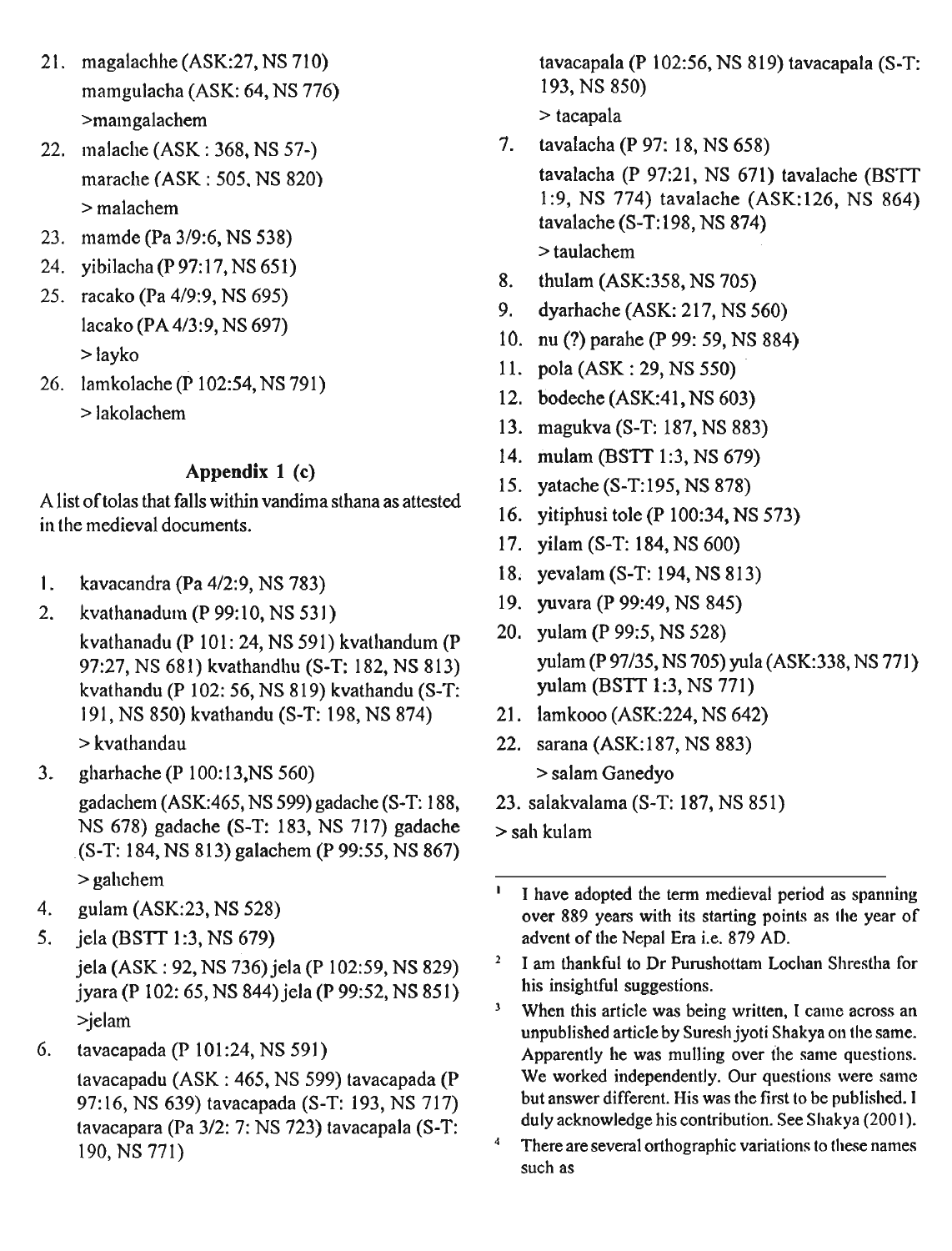**sivagala-sivagara-sivagvala-sivagla-sivama (I?)** le canigala ~ candigala ~cunigra~ canigla ~ canigara ~ caddigara - vandigara ~ varnigala ~ vandima~ vandigara  $\sim$  varnigala  $\sim$  vandima $\sim$ vandivagara  $\sim$  vandima  $\sim$  vamdima etc.

These attested variations neither violate the accepted free variants  $/1/\sim$ /r/ in Newari nor known rules of vowel insertions.

- **5.** This corpus includes 1200 palm-leaf documents collected preserved at The Asa Archives (abbreviated hereafter as ASK), Raktakali; nearly 350 such documents in the four volumes of Bhumi Sambandhi Tamasuk Tadapatra (abbreviated hereafter as BSTT) published by the National archives; over 500 documents published by Mahesh Raj Pant in various issues of Purnima (abbreviated as P), the leading historical quarterly; nearly 100 published in various issues of Pasuka (abbreviated as Pa), a research journal on Newaralogy published by sutham, Bhaktapur. I have also used some palmleaf documents published by S. Lienhard and Thakurlal Manandhar in their Catalogue of the Nevari manuscripts (abbreviated here as S-T). See Lienhard and Manandhar (1986).
- $\pmb{\circ}$ Kolver and shakya (1985) introduce (3). See pp 31-5 1.
- ', nogala sthane and tegvala-sthana in Patan and

kasthamandapa-sthane in Kathmandu are attested in the medieval documents but they do not seem to encompass whole of the city and we simply do not have other sthana divisions to draw conclusions similar as above for either of the city.

- 8 That king ananda Deva (NS 267-287) is commonly attributed for the first urbanization of Bhaktapur (by combining minor hamlets and circling the combination, as it were, with the seats of the MotlierGoddesses in eight cardinal directions) supports our speculation. The locations of the Licchavi inscriptions found so far do tend to sugest that in the post-Licchavi period, there were indeed three principal fast growing hamlets. See also Tiwari (2001), especially map on page 25 1 for the tri-partite division of Bhaktapur in the Licchavi period.
- **9** Schreibler (1982) suggests that the horizontal growth of Bhaktapur cityscape continued up to 15th century.
- $10$  There was an opposite shrinking process going on at the same time. Former tala denoting a larger arable farming area shrank into tola, a mere couple of dwelling units. Former seats of power lost their glories and became insignificant market squares (asanimam > asan, tripura rajakula> tibuk-chem). At times, the unbeatable royal palace vanished into the thin air (yuthunimam rajakula). See Raj (2000).

|                                   |         | <b>References</b>                                                                                                        |
|-----------------------------------|---------|--------------------------------------------------------------------------------------------------------------------------|
| Kolver, Bernard and Hemraj Shakya | 1985    | Documents from Rudravarna mahavihara.                                                                                    |
|                                   |         | Franz Steiner Verlag, Wisbaden GmbH.                                                                                     |
| Raj, Yogesh                       | 2000    | "What and Where was Yuthunimam"                                                                                          |
|                                   |         | Journal of Nepalese Studies, Vol.3, No.2, Royal Nepal Academy,<br>Kathmandu.                                             |
| Raj, Yogesh                       | 2002    | "Who are Doyas?-2", unpublished mss.                                                                                     |
| Regmi, Jagdish C.                 | VS 2051 | City of Kathmandu: A Cultural Study, Office of Nepal Antiquary,<br>Kathmandu, in Nepali.                                 |
| Schreibler, Geovanni              | 1982    | Building in the Historical Context: Bhaktapur, Nepal, Ratna Pustak<br>Bhandar, Nepal, English edition.                   |
| Shakya, Suresh Jyoti              | 2001    | Various Fortresses of Bhaktpur and A Glance at Sukudhavaka, in<br>Hyaubala Bi.Ne.Bha.Sa.Sa. Guthi, Bhaktapur, in Newari. |
| Sharma, Binod Raj                 | VS 2057 | History-Culture: A Few Leaves, Students' Library, Bhaktapur, in<br>Nepali.                                               |
| Shrestha, Dr. Purushottam Lochan  | 2001    | Tripura and Yuthunimam Rajakula, Bhaktapur Municipality,<br>Bhaktapur, in Nepali.                                        |
| Tiwari, Dr. Sudarshan Raj         | 2001    | The Ancient Settlements of the Kathmandu Valley, Center for Nepal<br>and Asian Studies, Kirtipur.                        |
| Vajracharya, Dhanavajra           | VS 2001 | "Who are Doyas ?" in purnima Year 1, No. 3, Itihasa Samsodhana<br>Mandala, Kathmandu, in Nepali.                         |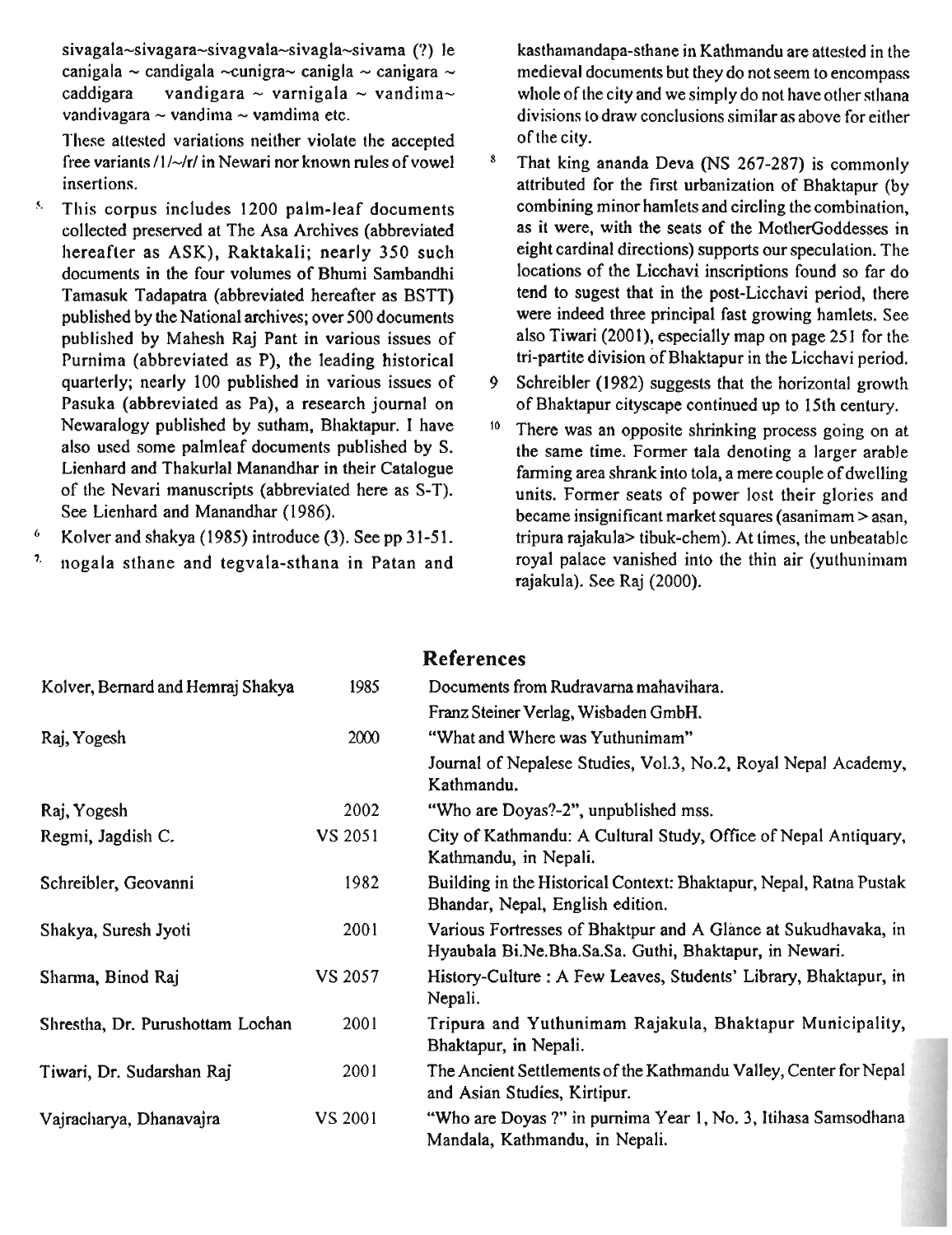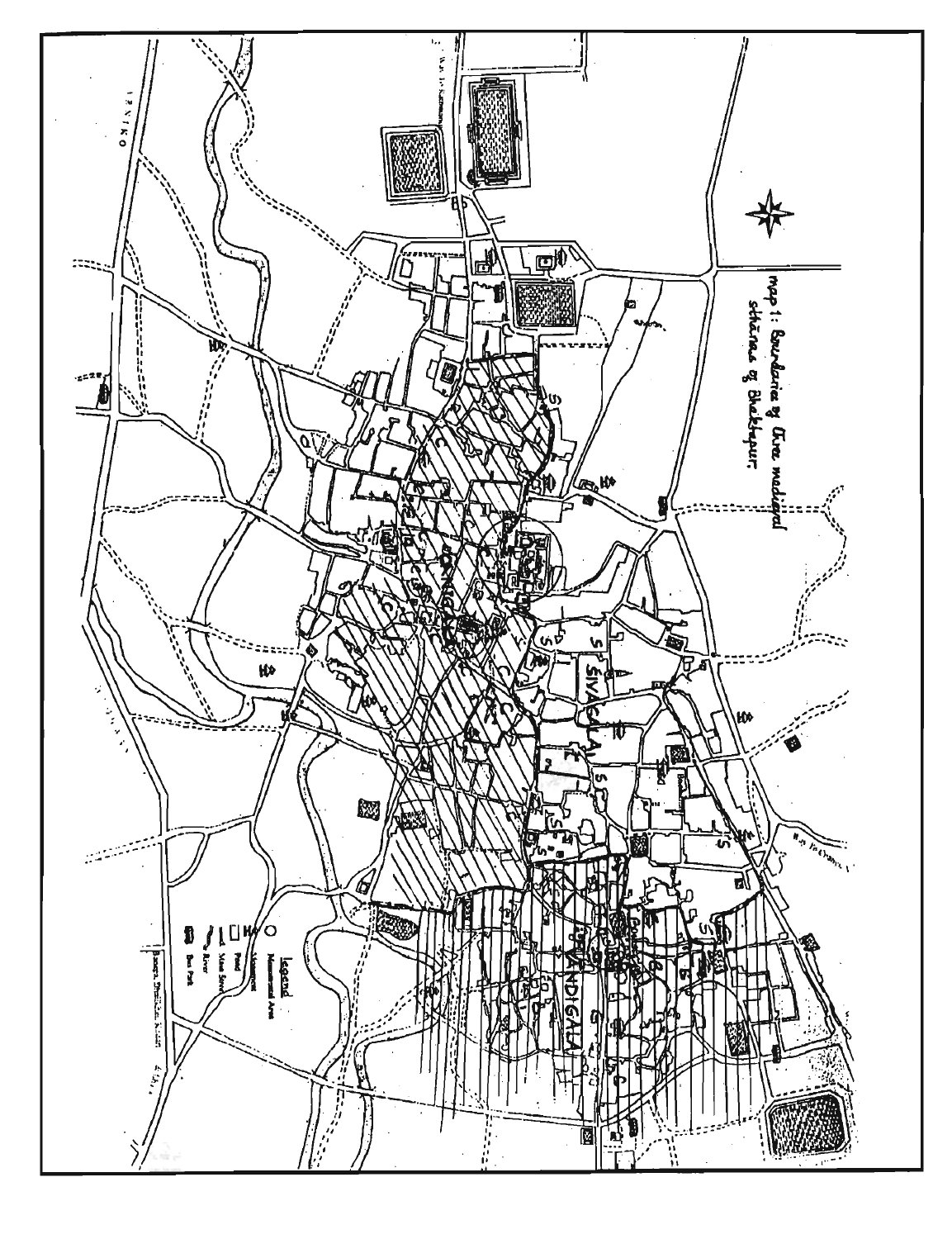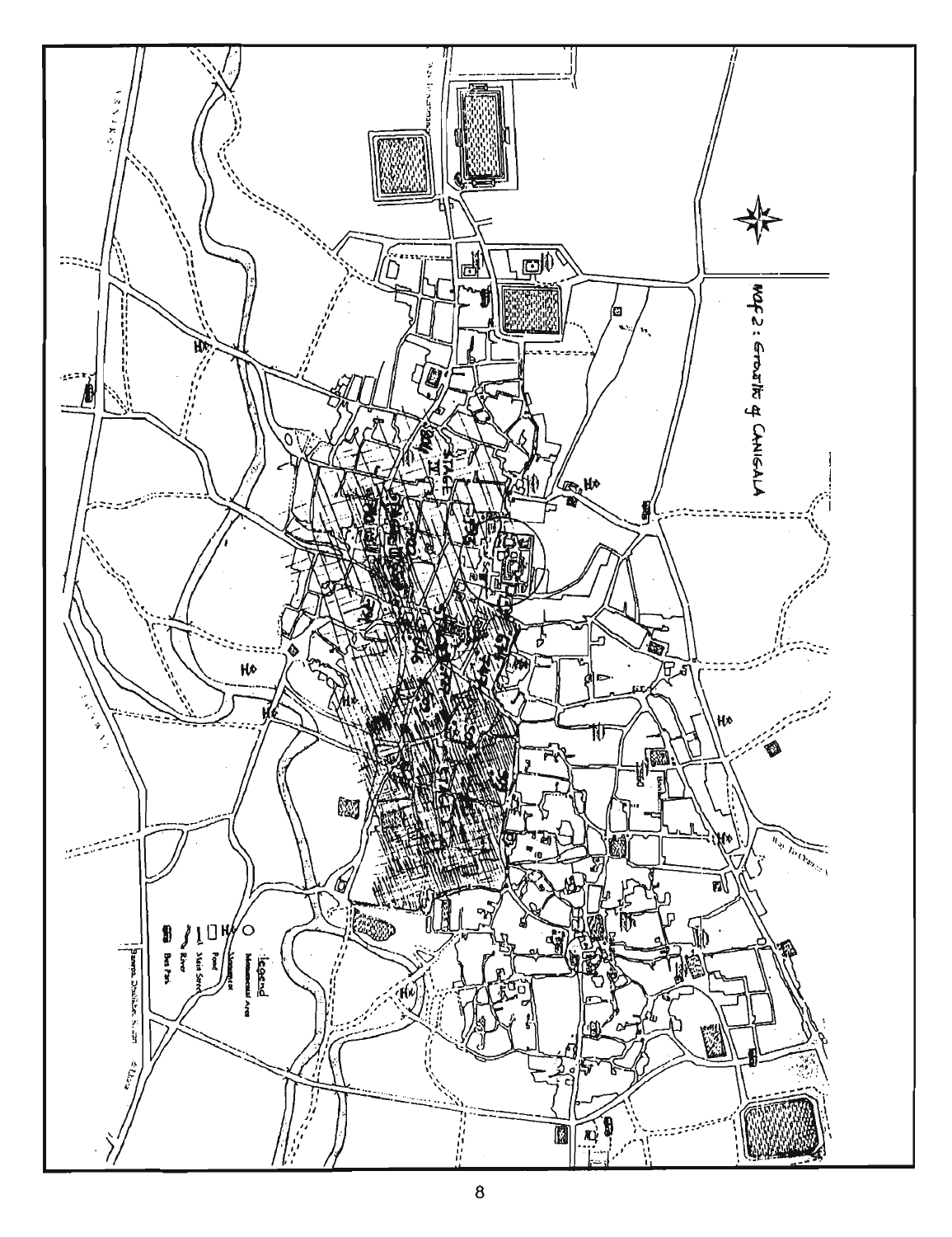